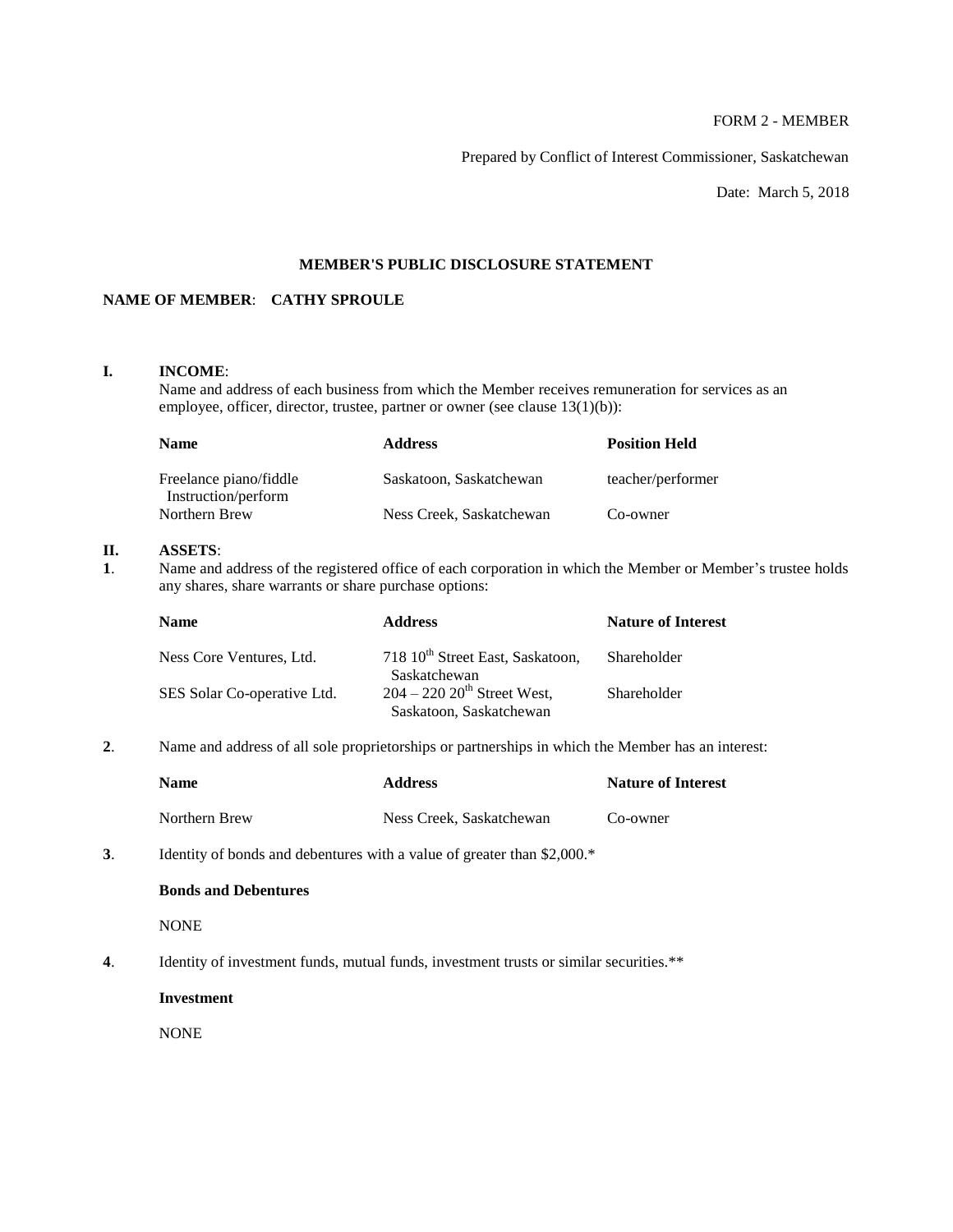**5**. Municipal address or legal description of any real property, inside or outside Saskatchewan, that the Member has any interest in or title or right to:

|  |  | <b>Address or Legal Description</b> |
|--|--|-------------------------------------|
|--|--|-------------------------------------|

Personal Residence Owner  $SE$  33-56-6 W  $3<sup>rd</sup>$  Lessee NE 28-56-6 W  $3^{rd}$  Shareholder Nesslin Lake Campground Lessee

#### **III. GOVERNMENT CONTRACTS**

Identity and extent of the Member's participation in any Government contract as defined in Section 15 of *The Members' Conflict of Interest Act*:

#### **Description of Contract Nature of Interest**

NONE

## **IV. GIFTS AND BENEFITS**:

Identity and the extent of any gift or personal benefit received by the Member and mentioned in a disclosure statement filed pursuant to subsection 7(3) of *The Members' Conflict of Interest Act*:

| <b>Identity</b>                   | Extent |
|-----------------------------------|--------|
| City of Regina: parking permit    | \$100  |
| City of Saskatoon: parking permit | \$100  |

#### **V. OTHER**

**1**. The identity of any grant or subsidy from the Crown that was received by the Member or any other business listed in paragraph  $II(1)$ \*\*\*.

| <b>Identity</b>    |                                                                                                                 |   | <b>Extent</b> |
|--------------------|-----------------------------------------------------------------------------------------------------------------|---|---------------|
| <b>NONE</b>        |                                                                                                                 |   |               |
| $\sim$ $\sim$<br>. | the contract of the contract of the contract of the contract of the contract of the contract of the contract of | . | .             |

**2**. Name and address of each corporation, organization or association of which the Member is an officer or director:

| <b>Name</b>                                                                       | <b>Address</b>           | <b>Position</b>      |
|-----------------------------------------------------------------------------------|--------------------------|----------------------|
| <b>Canadian Grand Masters</b><br><b>Fiddling Association</b>                      | Ottawa, Ontario          | President            |
| Saskatchewan Fiddle Connections Saskatoon, Saskatchewan<br>FiddlyNess Fiddle Camp | Ness Creek, Saskatchewan | Director<br>Director |

**3**. Name and address of each organization or association in which the Member holds a Membership:

| <b>Name</b>                 | <b>Address</b>                | <b>Status of Membership</b> |
|-----------------------------|-------------------------------|-----------------------------|
| Saskatchewan New Democratic | 1122 Saskatchewan Drive.      | Member                      |
| Party                       | Regina, Saskatchewan, S4P 0C4 |                             |

**Nature of Interest**